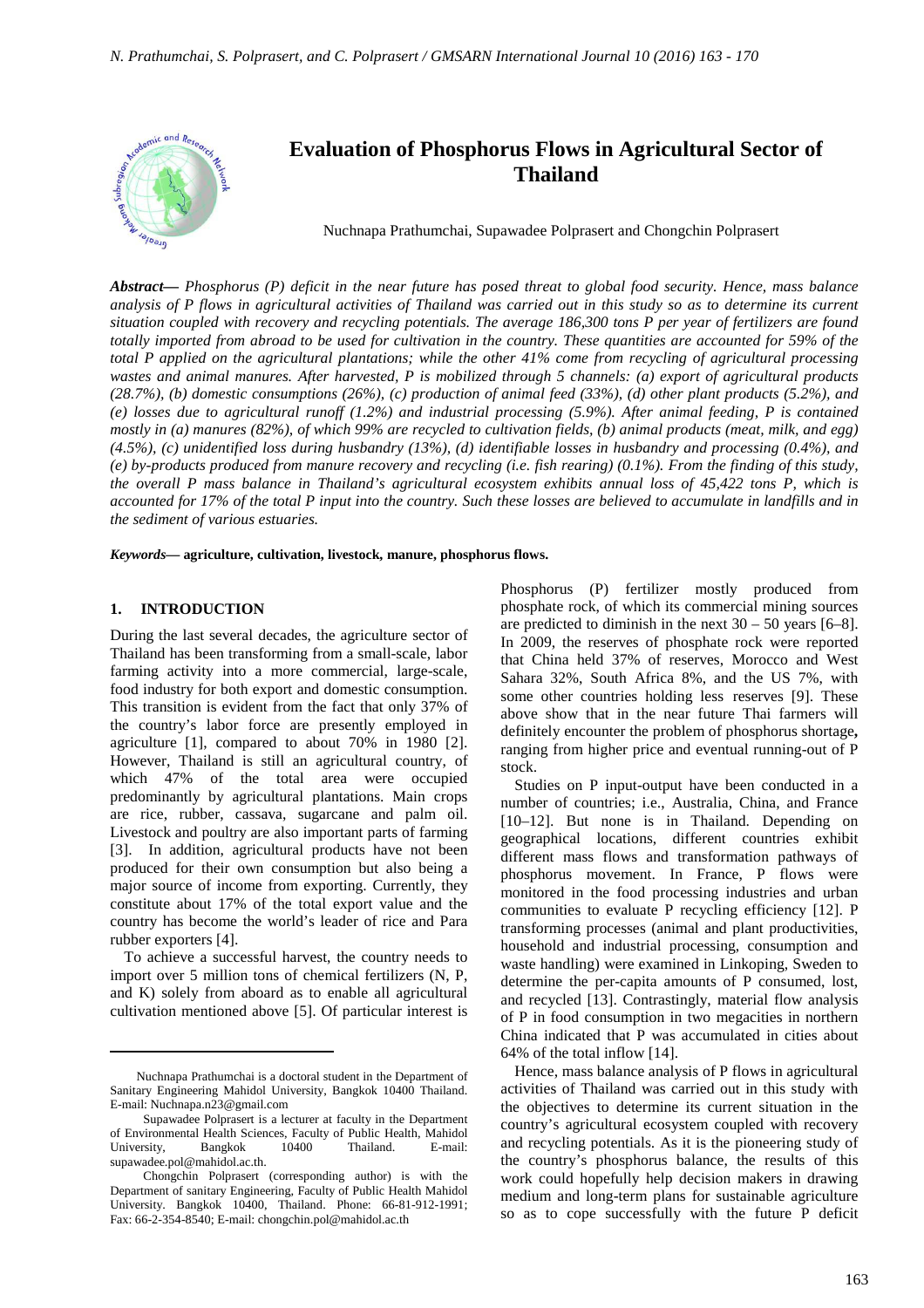problems to come.

#### **2. MATERIALS AND METHODS**

# *Scope of study and system boundary*

Two major components of Thailand's agriculture are cultivation and livestock systems. Starting from P fertilizers applied on plantation fields, which are derived from imported P materials in the form of Di-ammonium phosphate and/or Mono-ammonium phosphate, P is transferred from ground to plant biomass. After harvested, plant products are consumed either as food for human living or as feed in animal rearing. Emphasized in this work is P quantification in livestock system. Apart from animal products, which are exported and consumed in urban, P in manures is generally recycled to plantations again and again. In addition, P losses from agricultural ecosystem would be expected from different activities along the transformation pathways.

#### *Cultivation system*

Thailand, one of the Southeast Asian countries, has a total land area of 51.31 million hectares. Of this total, 23.89 million hectares or 47% is engaged in the agricultural sector. In this regard, 11.19 million hectares or 22% are used for paddy area, and 12.70 million hectares or 25% for other croplands. Productivity from cultivation accounts for 60% of the total agricultural production [3]. Top-ten commodities based on annual productivity are listed in Table 1. Data information shown in Table 1 is used to compute the P input from fertilizers applied on plantations to cultivation crops. The P output includes those contained in the harvest and loss due to field runoff.

# *Livestock system*

The livestock system includes various types of agricultural farms either as specialized animal farms or as mixed with cropping activities. Previously, indigenous livestock had an important role in smallholder farms and local populations. Animal products and by-products was produced to meet household needs. But at present, livestock production has been switched from backyard systems to industrial husbandry. In parallel, the new technology is imported to improve the production performance for economically important traits.

Indigenous livestock was therefore gradually used for crossbreeding. It has finally been replaced completely by commercial breeds. Livestock industries such as meat and dairy are also significant parts of the Thai economy in terms of export products. In this study, top-five major livestock species in the country are selected based on annual productivity as listed in Table 2. Phosphorus flows in livestock system are computed from the animal feeds, which are produced from crop harvest and bioresidues left after milling. P outputs of animal farms range from meat, egg, milk, manures, and losses.

| <b>Name</b>    | lion hectare | (Mt/v<br>roducti | Jonnest<br>$\begin{array}{c}\text{cosumpti} \ (\text{Mt/y})\end{array}$ |       |
|----------------|--------------|------------------|-------------------------------------------------------------------------|-------|
| 1. Sugarcane   | 1.35         | 103.70           | 2.50                                                                    | 6.50  |
| 2. Rice        | 12.36        | 36.84            | 16.32                                                                   | 10.00 |
| 3. Cassava     | 1.35         | 30.02            | 8.64                                                                    | 10.46 |
| 4. Oil palm    | 1.21         | 13.33            | 4.72                                                                    | 0.99  |
| 5. Maize       | 2.76         | 5.06             | 0.55                                                                    | 3.80  |
| 6. Para rubber | 0.08         | 4.20             | 0.19                                                                    | 0.68  |
| 7. Pineapple   | 0.66         | 1.94             | 1.77                                                                    | 0.30  |
| 8. Longan      | 0.17         | 0.99             | 0.05                                                                    | 0.59  |
| 9. Durian      | 0.09         | 0.63             | 0.22                                                                    | 0.41  |
| 10. Mangosteen | 0.07         | 0.29             | 0.09                                                                    | 0.19  |

**Table 1. Top-ten crop commodities in Thailand.** 

Source: [15]

<sup>1</sup> Productivity is raw material harvested from plantation field.

<sup>2</sup> Domestic consumption and export are the produced or processed materials, excluding residues.

| <b>Name</b>  | <b>T</b> head<br>Numbei | (Mt/y)<br>Productiv | (Mty)<br>Domest | ixport<br>(Mt/y) |
|--------------|-------------------------|---------------------|-----------------|------------------|
| 1. Broiler   | 228.82                  | 1.66                | 1.09            | 0.57             |
| 2. Layer hen | 52.95                   | $0.67^2$            | $0.66^2$        | $0.01^2$         |
| 3. Swine     | 9.50                    | 1.03                | 0.97            | 0.02             |
| 4. Cattle    | 4.31                    | 0.14                | 0.18            | 0.01             |
| 5. Dairy cow | 0.51                    | 1.07                | 1.03            | 0.13             |

**Table 2 Top-five animal products in Thailand.** 

Source: [15]

1 Productivity, domestic consumption and export are the produced or processed materials, excluding residues.

 $2$  Calculated from the average mass per egg [16]

# *Data collection*

The reliable data used in this study come from both primary and secondary sources. Primary data were obtained from site visits, sample collection, and laboratory analyses. Face-to-face interviews with animal farm owners were carried out, using questionnaires, to gather all relevant farm-operational records, including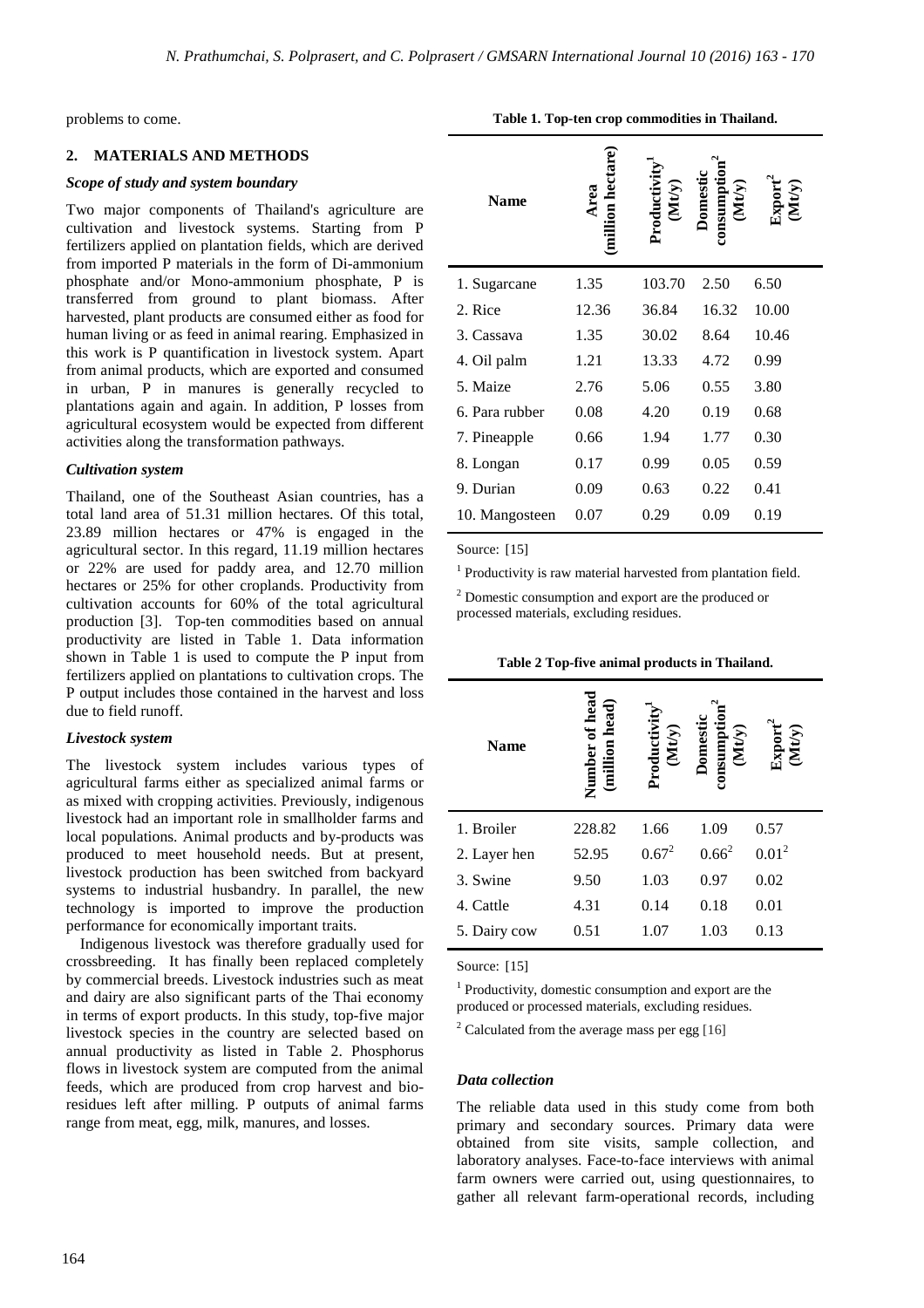the quantities of feeds, chemicals, energy consumed, manure treatment and/or utilization, product marketing, and final waste disposal. Samples of wastewaters, manures, and sludges were collected and sent to the laboratory of Land Development Department, Ministry of Agriculture and Cooperatives, for analysis. For secondary data, statistical records of import and export of agricultural products were taken from official document, such as annual reports and bulletins posted in the webpage and/or published by concerned governmental offices. In addition, phosphorus contents in harvested crops, animal products, feeds, and manu from literature. They are summarized in Table 3. Flow diagram of phosphorus transport in agricultural ecosystem of the country was then established to show step-by-step mass balance activities and pathways with the functional unit of ton phosphorus per year. Other sources of data are presented in Table 4. of feeds, chemicals, energy consumed,<br>hent and/or utilization, product marketing,<br>ste disposal. Samples of wastewaters,<br>sludges were collected and sent to the<br>Land Development Department, Ministry<br>e and Cooperatives, for a

#### **3. RESULTS AND DISCUSSION**

#### *P flows in cultivation system*

Beginning with nutrients essentially used for promoting plant growth, Thailand's import of chemical fertilizers grew from 3.8 Mt/y in 2008 to 5.6 Mt/y in 2014, as illustrated in Figure 1. Of these quantities are phosphorus compounds, which are accounted for annual average of 201,156 tons P. These imported P (59%) combined with P contained in recycled manures and recovered agro-industrial residues (41%) are the total amount of 316,557 tons P per annum applied on plantations of the country. Being transferred from grou to plant biomass with total P-equivalent harvest of 295,311 tons P/y, about 6.2% of applied P are found lost via agricultural runoff. Most P-containing harvests (80%) are milled to produce commodities, which will be traded in markets for both export and domestic consumption, while the other (20%) are used directly for animal feeds. Details of P contents in harvest and products of selected plants are shown in Table 5. The schematic flow diagram of phosphorus in Thailand's agricultural ecosystem is shown in Figure 2. step mass balance activities and pathways with<br>tional unit of ton phosphorus per year. Other<br>of data are presented in Table 4.<br>**ESULTS AND DISCUSSION**<br>in cultivation system<br>ning with nutrients essentially used for<br>ng plant P-equivalent<br>of applied P are<br>containing hare



**Fig. 1. The imported quantities of chemical fertilizers by fertilizer template type** 

|  |  | <b>Table 3. P content in agricultural products.</b> |  |  |  |  |  |
|--|--|-----------------------------------------------------|--|--|--|--|--|
|--|--|-----------------------------------------------------|--|--|--|--|--|

| Table 3. P content in agricultural products. |         |              |                                                                                                                                                                                                                                                                                                                                                                                                                |
|----------------------------------------------|---------|--------------|----------------------------------------------------------------------------------------------------------------------------------------------------------------------------------------------------------------------------------------------------------------------------------------------------------------------------------------------------------------------------------------------------------------|
| <b>Items</b>                                 | Unit    | <b>Value</b> | Reference                                                                                                                                                                                                                                                                                                                                                                                                      |
| <b>Field crops</b>                           |         |              |                                                                                                                                                                                                                                                                                                                                                                                                                |
| Paddy                                        | mg P/kg | 3,330        | $[17]$                                                                                                                                                                                                                                                                                                                                                                                                         |
| Rice                                         | mg P/kg | 1,150        | $[17]$                                                                                                                                                                                                                                                                                                                                                                                                         |
| Maize                                        | mg P/kg | 4,200        | $[17]$                                                                                                                                                                                                                                                                                                                                                                                                         |
| Soybean                                      | mg P/kg | 7,040        | $[17]$                                                                                                                                                                                                                                                                                                                                                                                                         |
| <b>Energy crops</b>                          |         |              |                                                                                                                                                                                                                                                                                                                                                                                                                |
| Cassava                                      | mg P/kg | 270          | $[17]$                                                                                                                                                                                                                                                                                                                                                                                                         |
| Sugar                                        | mg P/kg | 40           | $[17]$                                                                                                                                                                                                                                                                                                                                                                                                         |
| Oil palm                                     | mg P/kg | 1,400        | $[17]$                                                                                                                                                                                                                                                                                                                                                                                                         |
| Horticulture                                 |         |              |                                                                                                                                                                                                                                                                                                                                                                                                                |
| Para rubber                                  | mg P/kg | 24,800       | $[17]$                                                                                                                                                                                                                                                                                                                                                                                                         |
| Coffee                                       | mg P/kg | 3,030        | $[17]$                                                                                                                                                                                                                                                                                                                                                                                                         |
| Pineapple                                    | mg P/kg | 80           | $[17]$                                                                                                                                                                                                                                                                                                                                                                                                         |
| Longan                                       | mg P/kg | 210          | $[17]$                                                                                                                                                                                                                                                                                                                                                                                                         |
| Durian                                       | mg P/kg | 390          | $[17]$                                                                                                                                                                                                                                                                                                                                                                                                         |
| Mangosteen                                   | mg P/kg | 80           | $[17]$                                                                                                                                                                                                                                                                                                                                                                                                         |
| Potato                                       | mg P/kg | 570          | $[17]$                                                                                                                                                                                                                                                                                                                                                                                                         |
| Orchid                                       | mg P/kg | 24,800       | $[17]$                                                                                                                                                                                                                                                                                                                                                                                                         |
| Livestock                                    |         |              |                                                                                                                                                                                                                                                                                                                                                                                                                |
| and Products                                 |         |              |                                                                                                                                                                                                                                                                                                                                                                                                                |
| <b>Broiler</b>                               | mg P/kg | 1,830        | $[17]$                                                                                                                                                                                                                                                                                                                                                                                                         |
| Hen egg                                      | mg P/kg | 1,513        | $[17]$                                                                                                                                                                                                                                                                                                                                                                                                         |
| Egg product                                  | mg P/kg |              | $[17]$                                                                                                                                                                                                                                                                                                                                                                                                         |
| Swine                                        | mg P/kg | 2,000        | $[17]$                                                                                                                                                                                                                                                                                                                                                                                                         |
| Cattle                                       | mg P/kg | 3,240        | $[17]$                                                                                                                                                                                                                                                                                                                                                                                                         |
| Milk and                                     | mg P/kg | 1,230        | $[17]$                                                                                                                                                                                                                                                                                                                                                                                                         |
| product                                      |         |              |                                                                                                                                                                                                                                                                                                                                                                                                                |
| Feedstuffs                                   |         |              |                                                                                                                                                                                                                                                                                                                                                                                                                |
| Grasses                                      | % $P^*$ | 0.2          | $[18]$                                                                                                                                                                                                                                                                                                                                                                                                         |
| Rice bran                                    | $%P*$   | 1.4          | $[18]$                                                                                                                                                                                                                                                                                                                                                                                                         |
| Soybean                                      | $%P*$   | 0.5          | $[18]$                                                                                                                                                                                                                                                                                                                                                                                                         |
| meal                                         |         |              |                                                                                                                                                                                                                                                                                                                                                                                                                |
| Cassava                                      | $%P*$   | 0.1          | $[18]$                                                                                                                                                                                                                                                                                                                                                                                                         |
| chip                                         |         |              |                                                                                                                                                                                                                                                                                                                                                                                                                |
| Broken rice                                  | $%P*$   | 0.1          | $[18]$                                                                                                                                                                                                                                                                                                                                                                                                         |
| Fish meal                                    | $%P*$   | 3.8          | $[18]$                                                                                                                                                                                                                                                                                                                                                                                                         |
| <b>Manures</b>                               |         |              |                                                                                                                                                                                                                                                                                                                                                                                                                |
| Cattle                                       | $%P**$  | 5.0          | $[19]$                                                                                                                                                                                                                                                                                                                                                                                                         |
| Dairy cow                                    | $%P**$  | 5.0          | $[19]$                                                                                                                                                                                                                                                                                                                                                                                                         |
| Swine                                        | $%P**$  | 2.0          | $[19]$                                                                                                                                                                                                                                                                                                                                                                                                         |
| <b>Broiler</b>                               | $%P**$  | 4.5          | $[19]$                                                                                                                                                                                                                                                                                                                                                                                                         |
| Layer hen                                    | $%P**$  | 4.5          | $[19]$                                                                                                                                                                                                                                                                                                                                                                                                         |
|                                              |         |              |                                                                                                                                                                                                                                                                                                                                                                                                                |
|                                              |         |              | 1,980<br><b>Remark:</b> * %P dry weight; ** %P by weight<br>Note that no data information is available for human<br>wastes recycled to plantation, but this quantity is<br>believed to be very small because food grown with<br>human-wastes-derived fertilizer is not socially acceptable<br>yet, at present, and most of P-containing wastes are<br>intercepted via sanitary treatment processes and finally |

Note that no data information is available for human wastes recycled to plantation, but this quantity is believed to be very small because food grown with human-wastes-derived fertilizer is not socially acceptable human-wastes-derived fertilizer is not socially acceptable<br>yet, at present, and most of P-containing wastes are intercepted via sanitary treatment processes and finally end up in landfills or discharges into rivers and ocean, resulting in P loss from the country's ecosystem. epted via sanitary treatment processes and finally<br>p in landfills or discharges into rivers and ocean,<br>ing in P loss from the country's ecosystem.<br>products from milling (formerly, mill's wastes) are<br>ssed and transformed in

By-products from milling (formerly, mill's wastes) are processed and transformed into animal feeds. some bio-residues; such as rice husk, bagasse,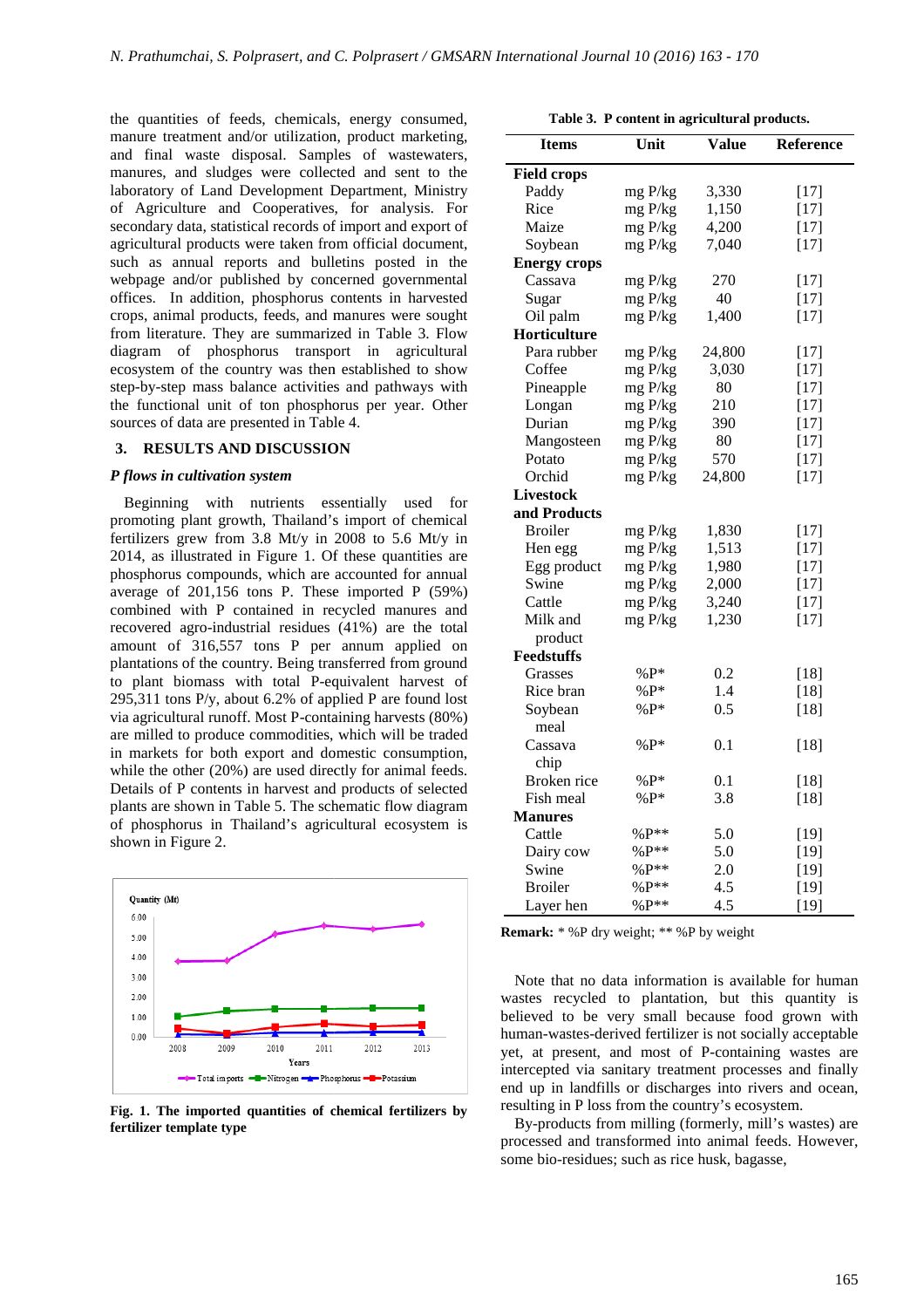| <b>Sector</b> | <b>Details</b>                                                               | Data sources                                                                                                                                                                         |
|---------------|------------------------------------------------------------------------------|--------------------------------------------------------------------------------------------------------------------------------------------------------------------------------------|
| Fertilizers   | Imported phosphorus fertilizer                                               | $[5] % \includegraphics[width=0.9\columnwidth]{figures/fig_10.pdf} \caption{Schematic diagram of the top of the top of the top of the top of the top of the right.} \label{fig:2} %$ |
|               | Exported phosphorus fertilizer                                               | [17]                                                                                                                                                                                 |
| Cultivation   | Fertilizer application in agricultural plantations                           | Calculation                                                                                                                                                                          |
|               | Agricultural production, exports and domestic consumption (tons/y) $^2$      | $[3]$                                                                                                                                                                                |
|               | Imported agricultural products $P$ in agricultural production (tons $P(y)$ ) | [18]                                                                                                                                                                                 |
| Livestock     | Number of animals (head) $3$                                                 | [19]                                                                                                                                                                                 |
|               | P in animal feed broken down by animal type (tons $P(y)$ )                   | [20–21]                                                                                                                                                                              |
|               | Animal production, exports and domestic consumption (tons/y)                 | [3]                                                                                                                                                                                  |
|               | P in animal production (tons $P(y)$ )                                        | $[18]$                                                                                                                                                                               |
|               | The amount of animal manure $(tons/y)$                                       | [22]                                                                                                                                                                                 |
| P losses      | P in animal manure broken down by animal type (tons $P(y)$ )                 | [23]                                                                                                                                                                                 |
|               | Agricultural runoff                                                          | [24]                                                                                                                                                                                 |
|               | Industrial processing                                                        | Calculation                                                                                                                                                                          |
|               | Unidentified loss during animal husbandry                                    | Calculation                                                                                                                                                                          |
|               | Identified loss in husbandry and processing                                  | Calculation                                                                                                                                                                          |

# **Table 4. Sources of data used in this study**

### **Remark**

(1) Normally, phosphorus fertilizer was imported in the form of P<sub>2</sub>O<sub>5</sub>, but in this study, phosphorus in the form of P [P = 0.44 x P<sub>2</sub>O<sub>5</sub>] is used.

(2) Using a sample group of 10 species of the major economic crops in the country.

(3) Using a sample group of 5 species of the major economic animals in the country, consisting of cattle, dairy cows, swine, layer hens, and broilers.

However, some bio-residues, such as rice husk, bagasse, and others, are used as fuel to operate steam power plants to generate electricity. After that, P contained in the ash is lost from the ecosystem as it finally stays in the landfills. These quantities are estimated to be 19,654.7 tons P/y or 8% of P inputs to the mills.

# *P flows in livestock system*

Animal productions in Thailand are operated, using feeds containing total P of 159,028.8 tons P/y. As shown in Figure 2, in addition to biomass grown in the country, imports from aboard are used to make feeds for animal husbandry, ranging from ready-to-use feeds, minerals and vitamins blended to the feeds, and other additives. Moreover, imports of livestock and meat products also add up P to the total animal products of 7,405.4 tons P/y. After all, the resulting animal products (meat, milk, and egg) contain 4.5% of P. In rearing, 82% of P input are found in manures, of which 99% are returned to cultivation fields. Details of P content in animal products are summarized in Table 6. In some circumstances, manures are not only used as fertilizer applied on land for plant growth, but also as feed to anaerobic digester to produce biogas, which can be kept as gaseous fuel for further utilization. P-containing sludge wasted from the digester is used to apply on land for plant cultivation again. Examples of these manures are swine waste and cow dung. Other manures, like those from layer hen farm, are fed directly to fish pond. In this study, Pequivalent fish reared with manures are estimated to have a productivity of 384.4 tons P/y.

# *P losses*

As shown in Figure 2, overall P losses from agricultural ecosystem are found to be 45,422.4 tons P/y, accounted for 17% of total P import. Such the losses are tabulated in Table 7. Significant P loss in the cultivation system is from milling process because bio-residues produced from milling are further used as fuel fed to power plant and finally left as P-containing inert material in landfills. Meanwhile, the other significant P loss in livestock system is from animal husbandry. As most rearing farms are located in rural area, wastes discharged from these farms might not be properly treated, thereby resulting in P losses due to deposit in landfill and/or discharge into rivers/ocean.

# **4. CONCLUSION AND RECOMMENDATION**

P flows in Thailand's agricultural ecosystem were analyzed as to quantify its current situation and find ways to improve its recovery and recycling potentials. The results of this study have shown that the country is heavily dependent on imported P fertilizer of about 201,156 tons P per annum, which are accounted for 76% of the total P inputs being used to drive both plant and animal productions. P exports in the form of fertilizer and agricultural products are amounting to 110,528.1 tons P/y equivalent to 42% of the total P inputs. About 41% are food consumed in the country and 17% lost from the ecosystem. P in such the losses is believed to accumulate in landfills and in sediment of various estuaries.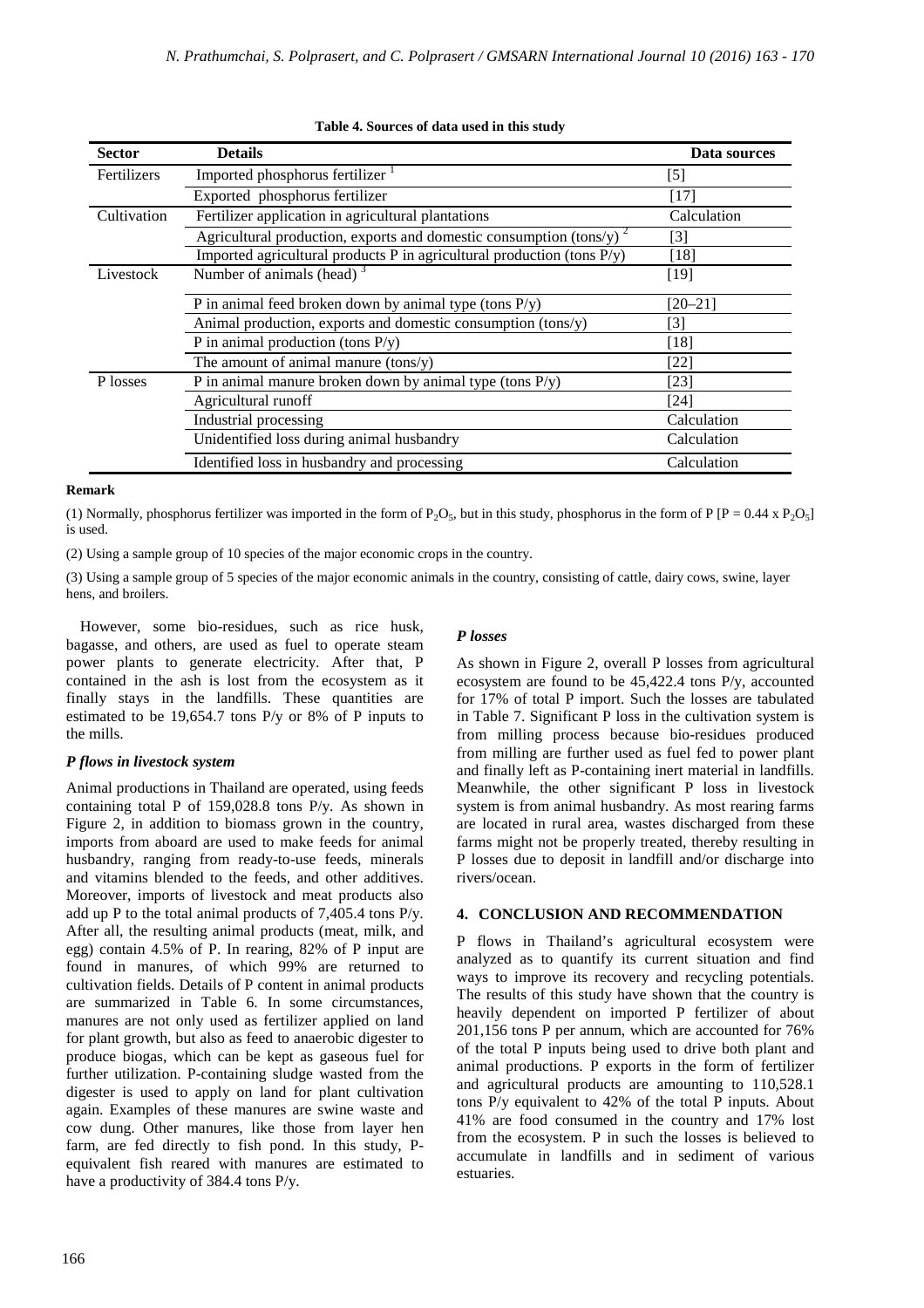

**Figure 2**. Diagram of P flows in Thailand's agricultural ecosystem.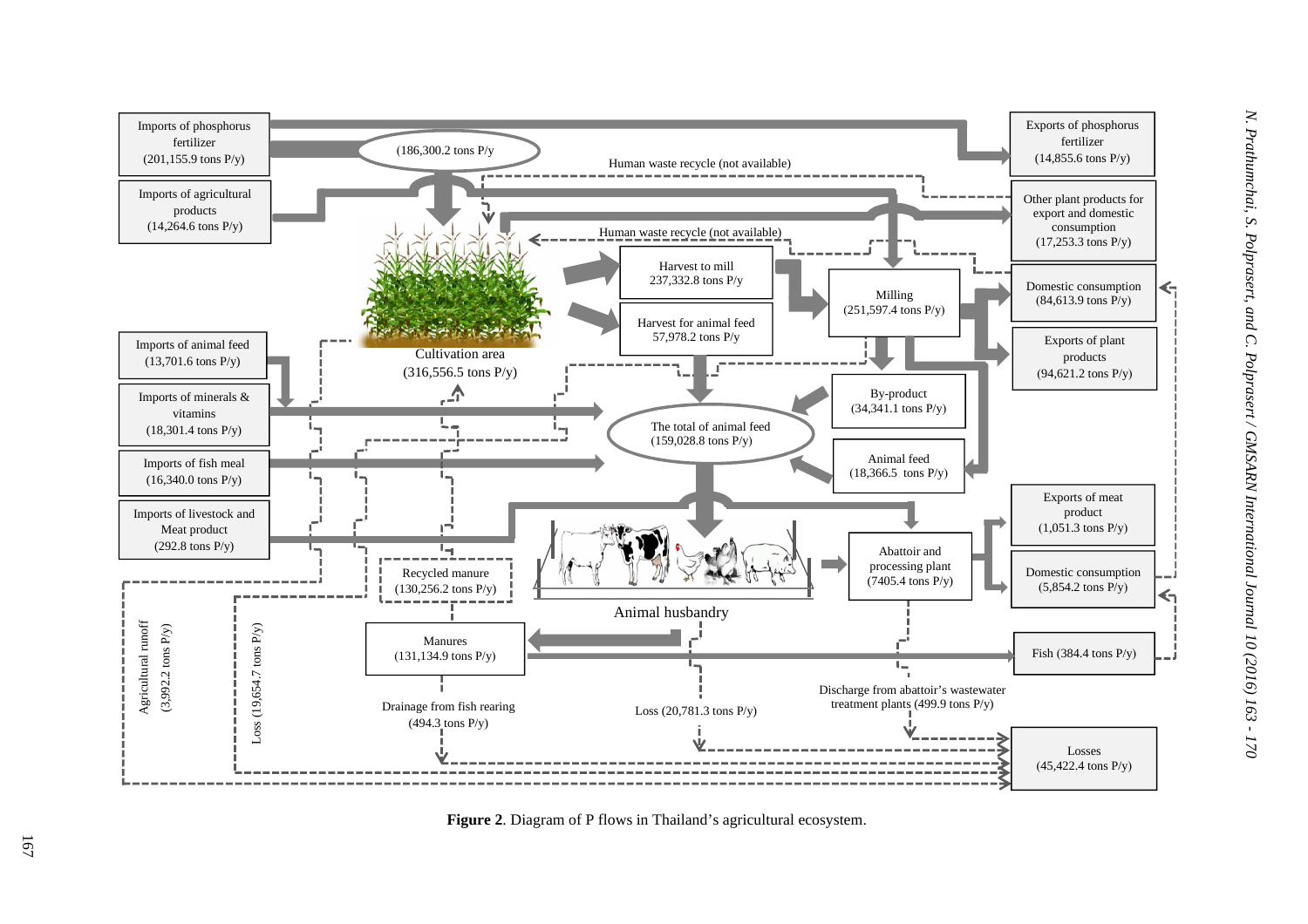|                     | Average value (tons $P/y$ ) |                                             |                         |                      |  |
|---------------------|-----------------------------|---------------------------------------------|-------------------------|----------------------|--|
| <b>Items</b>        | <b>Harvest</b>              | <b>Domestic</b><br>consumption <sup>1</sup> | Export <sup>1</sup>     | Import <sup>1</sup>  |  |
| <b>Field crops</b>  |                             |                                             |                         |                      |  |
| - Rice              | $116,593 \pm 9,557.0$       | $54,064.9 \pm 3,284.8$                      | $10,157.8 \pm 1,891.4$  |                      |  |
| - Maize             | $19,566 \pm 1,838.0$        | $18,048 \pm 1,345.7$                        | $1,854.0 \pm 1711.8$    | $1,110 \pm 578.9$    |  |
| - Soybean           | $875.0 \pm 420.2$           | $13,828.6 \pm 1,303.7$                      | $16.1 \pm 12.2$         | $12,953.6 \pm 492.9$ |  |
| <b>Energy crops</b> |                             |                                             |                         |                      |  |
| - Cassava           | $7,300.4 \pm 1,053.9$       | $2,090.9 \pm 189.8$                         | $2,131.7 \pm 433.6$     |                      |  |
| - Sugar             | $361.1 \pm 68.2$            | $90.5 \pm 9.6$                              | $231.0 \pm 36.6$        | $0.2 \pm 0.2$        |  |
| - Oil palm          | $2,446 \pm 507.2$           | $1,992 \pm 361.1$                           | $436.0 \pm 197.6$       | $60.7 \pm 21.4$      |  |
| <b>Horticulture</b> |                             |                                             |                         |                      |  |
| - Para rubber       | $88,217.1 \pm 13,734.9$     | $11,797.7 \pm 1,452.1$                      | $78,899.4 \pm 11,651.1$ |                      |  |
| - Coffee            | $136.6 \pm 21.1$            | $191.9 \pm 23.3$                            | $17.6 \pm 7.9$          | $84.9 \pm 39.1$      |  |
| - Pineapple         | $173.0 \pm 21.2$            | $15.6 \pm 5.8$                              | $58.5 \pm 11.3$         |                      |  |
| - Longan            | $141.9 \pm 56.2$            | $8.4 \pm 1.9$                               | $99.3 \pm 28.8$         |                      |  |
| - Durian            | $228.6 \pm 22.9$            | $102.2 \pm 37.6$                            | $211.2 \pm 29.3$        |                      |  |
| - Mangosteen        | $18.5 \pm 4.4$              | $7.6 \pm 3.5$                               | $10.9 \pm 4.6$          |                      |  |
| - Potato            | $69.9 \pm 9.5$              | $124.1 \pm 11.8$                            | $1.0 \pm 0.4$           | $55.2 \pm 10.8$      |  |
| - Orchid            | $1,204.9 \pm 135.2$         | $617.9 \pm 102.8$                           | $586.8 \pm 41.4$        | $0.1 \pm 0.04$       |  |
| <b>Total</b>        | $237,332.8 \pm 2,532.6$     | $102,980.4 \pm 485.7$                       | $94,621.2 \pm 2,060.7$  | $14,264.6 \pm 363.0$ |  |

**Table 5. Evaluation of phosphorus in plant production**

1 Product quantity, excluding residues

| Table 6. Evaluation of phosphorus in animal production |
|--------------------------------------------------------|
|                                                        |

|                    | Average value (tons $P(y)$ ) |                                |                    |                  |  |  |
|--------------------|------------------------------|--------------------------------|--------------------|------------------|--|--|
| <b>Items</b>       | <b>Product</b>               | <b>Domestic</b><br>consumption | <b>Export</b>      | Import           |  |  |
| Livestock and      |                              |                                |                    |                  |  |  |
| <b>Products</b>    |                              |                                |                    |                  |  |  |
| - Broiler          | $2,542.7 \pm 304.1$          | $1,686.7 \pm 183.0$            | $856.0 \pm 135.6$  |                  |  |  |
| - Hen egg          | $903.8 \pm 77.3$             | $886.1 \pm 84.0$               | $17.7 \pm 10.9$    |                  |  |  |
| - Egg product      |                              |                                | $7.0 \pm 0.9$      | $3.2 \pm 0.5$    |  |  |
| - Swine            | $1,978.9 \pm 83.9$           | $1,886.6 \pm 81.2$             | $25.0 \pm 6.0$     | $30.4 \pm 6.1$   |  |  |
| - Cattle           | $509.1 \pm 42.0$             | $585.1 \pm 1.2$                | $15.4 \pm 14.9$    | $28.2 \pm 22.8$  |  |  |
| - Milk and product | $1,178.3 \pm 142.9$          | $809.8 \pm 527.5$              | $130.2 \pm 14.4$   | $31.1 \pm 33.3$  |  |  |
| <b>Total</b>       | $7,112.6 \pm 103.8$          | $5,854.2 \pm 207.2$            | $1,051.3 \pm 51.8$ | $292.8 \pm 14.4$ |  |  |

**Table 7. The quantity of P loss in all agricultural sectors** 

| <b>Activities</b>                                    | P loss (tons $P(y)$ ) | Loss (%) |
|------------------------------------------------------|-----------------------|----------|
| <b>Cultivation</b>                                   |                       |          |
| Agricultural runoff                                  | 3,992.2               | 8.8      |
| Industrial processing                                | 19,654.7              | 43       |
| Livestock                                            |                       |          |
| Unidentified loss during husbandry                   | 20,781.3              | 46       |
| Drainage from fish rearing                           | 494.3                 | 1.1      |
| Discharge from abattoir's wastewater treatment plant | 499.9                 | 1.1      |
| <b>Total losses</b>                                  | 45,422.4              | 100      |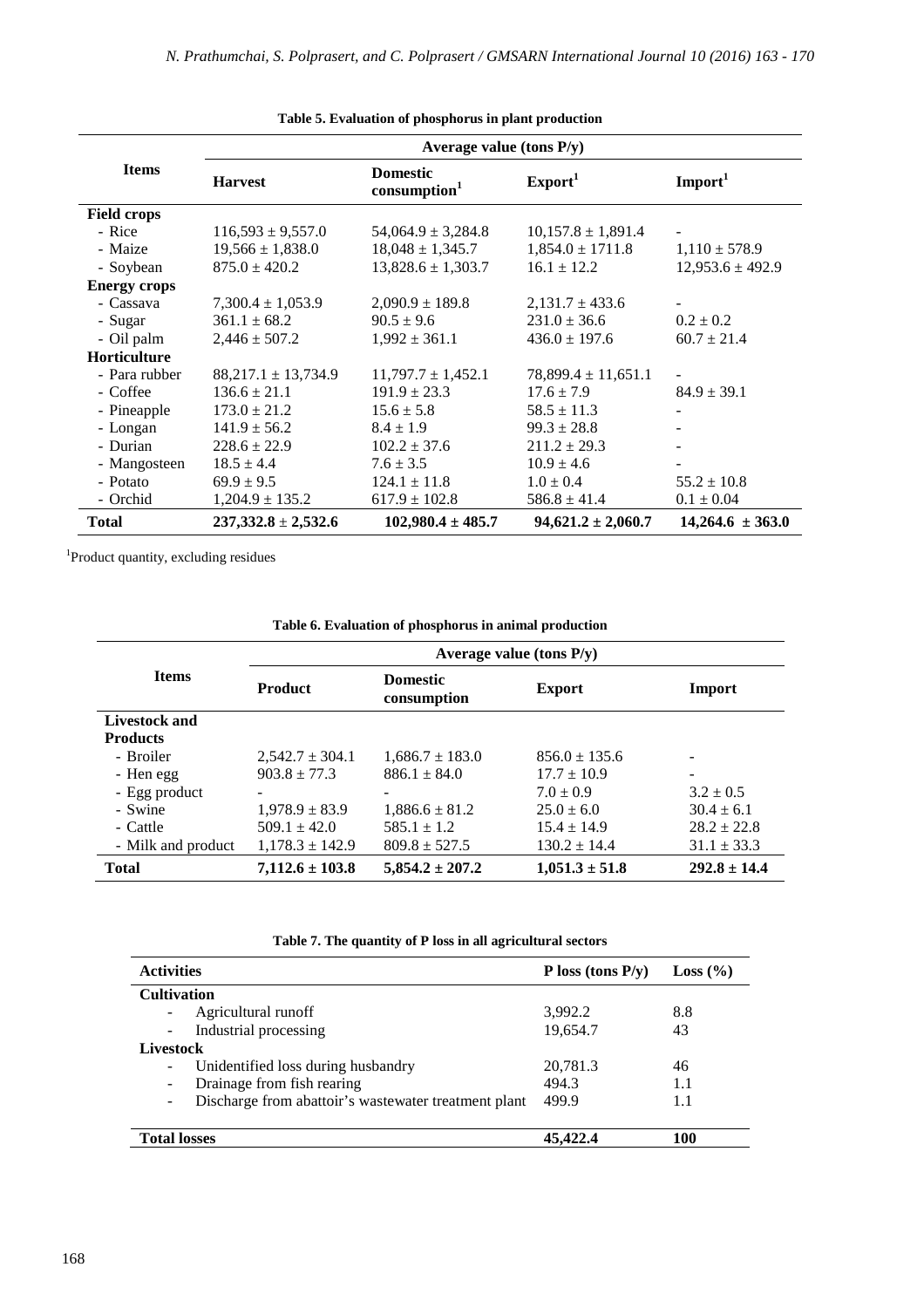Based on the finding of this study, attention should be paid on three points of interest to minimize P losses from the ecosystem. Firstly, appropriate technology for P recovery and recycling of final residues (usually, ashes) from milling processes should be sought out. If so, this will bring about 19,654.7 tons P/y back to cultivation field, thereby reducing 43% of P losses. Secondly, onsite animal waste management should be thoroughly upgraded so that P in all farm wastes can be recycled most efficiently. Finally, in order to save costs from P import and increase food security of the country, research and development for P recovery and recycling of urban wastes should be supported as to find the best available technologies for implementation. In addition, food grown with P fertilizer produced from recovered human's wastes should be promoted so as to gain more public acceptance.

#### **ACKNOWLEDGEMENT**

This work is part of the research project on "Quantification of phosphorus budgets in animal manures" under the research plan on "Potential recovery and recycling of phosphorus from urban wastes to agricultural plantations in Thailand" supported by Mahidol University (Grant No. 59/2557). Nuchnapa Prathumchai receives research assistantship from this project to pursue the international Ph.D. program in Environmental Technology at the Department of Sanitary Engineering, Faculty of Public Health, Mahidol University. The authors would like to thank the Department of Livestock Development and all contributors – farmers and mill managers - for the data given to this study.

# **REFERENCES**

- [1] OAE (Office of Agricultural Economics), 2012. Report to the population number of the agricultural sector in 2012. Office of Agricultural Economics, Ministry of Agriculture and Cooperatives (MOAC), Bangkok, Thailand.
- [2] ODI (Overseas Development Institute), 2011. Thailand's progress in agriculture: Transition and sustained productivity growth. ODI publications, London, UK.
- [3] OAE (Office of Agricultural Economics), 2013. Annual Report: Basic information of Agricultural Economics. Office of Agricultural Economics, Ministry of Agriculture and Cooperatives (MOAC), Bangkok, Thailand.
- [4] The Customs Department. Products exported of Thailand, 2015. Ministry of Finance, Bangkok, Thailand. Retrieved January 15, 2015, from http://www2.ops3.moc.go.th/.
- [5] OAR (Office of Agriculture Regulation), 2013. Chemical fertilizers import of Thailand. Office of Agricultural Economics, Ministry of Agriculture and Cooperatives (MOAC), Bangkok, Thailand.
- [6] Cordell, D., J.-O. Drangert and S. White, 2009. The story of phosphorus: Global food security and food

for thought. Global Environmental Change; 19(2): 292-305.

- [7] Cordell, D., A. Rosemarin, J. J. Schröder and A. L. Smit, 2011. Towards global phosphorus security: A systems framework for phosphorus recovery and reuse options. Chemosphere; 84(6): 747-758.
- [8] Schröder, J. J., Smit, A. L., Cordell, D., Rosemarin, A., 2011. Improved phosphorus use efficiency in agriculture: A key requirement for its sustainable use. Chemosphere; 84(6): 822-831.
- [9] Smit AL, Bindraban PS, Schröder J, Conijn J &Van der Meer H., 2009. Phosphorus in agriculture: global resources, trends and developments. Report to the Steering Committee Technology Assessment of the Ministry of Agriculture, Netherlands, Wageningen.
- [10] Cordell, D., M. Jackson and S. White., 2013. Phosphorus flows through the Australian food system: Identifying intervention points as a roadmap to phosphorus security. Environmental Science & Policy; 29(0): 87-102.
- [11] Wu, H., Z. Yuan, Y. Zhang, L. Gao and S. Liu., 2014. Life-cycle phosphorus use efficiency of the farming system in Anhui Province, Central China. Resources, Conservation and Recycling; 83(0): 1- 14.
- [12] Senthilkumar, K., A. Mollier, M. Delmas, S. Pellerin and T. Nesme., 2014. Phosphorus recovery and recycling from waste: An appraisal based on a French case study. Resources, Conservation and Recycling; 87(0): 97-108.
- [13] Schmid Neset, T.-S., H.-P. Bader, R. Scheidegger and U. Lohm., 2008. The flow of phosphorus in food production and consumption — Linköping, Sweden, 1870–2000. Science of The Total Environment; 396(2–3): 111-120.
- [14] Oiao, M., Y.-M. Zheng and Y.-G. Zhu., 2011. Material flow analysis of phosphorus through food consumption in two megacities in northern China. Chemosphere; 84(6): 773-778.
- [15] OAE (Office of Agricultural Economics)., 2015. Annual Report: Situation of agricultural product and trends 2015. Office of Agricultural Economics, Ministry of Agriculture and Cooperatives (MOAC), Bangkok, Thailand.
- [16] Royal Thai Government Gazette., 2010. Thai agricultural standard TAS 6702-2010. Published in the Government Gazette, Volume 127, Part 150, Special Issue, Dec. 28, 2010.
- [17] The Customs Department. Chemical fertilizers export of Thailand, 2014. Ministry of Finance, Bangkok, Thailand 2012-2014. Retrieved January 12, 2015, from http://www2.ops3.moc.go.th/.
- [18] USDA (United States Department of Agriculture)., 2014. National Nutrient Database for Standard Reference Release26. Retrieved November 1, 2014, from http://ndb.nal.usda.gov/ndb/foods.
- [19] Information and Communication Technology center. Number of animals in Thailand. Department of Livestock Development, Ministry of Agriculture and Cooperatives (MOAC), Bangkok, Thailand